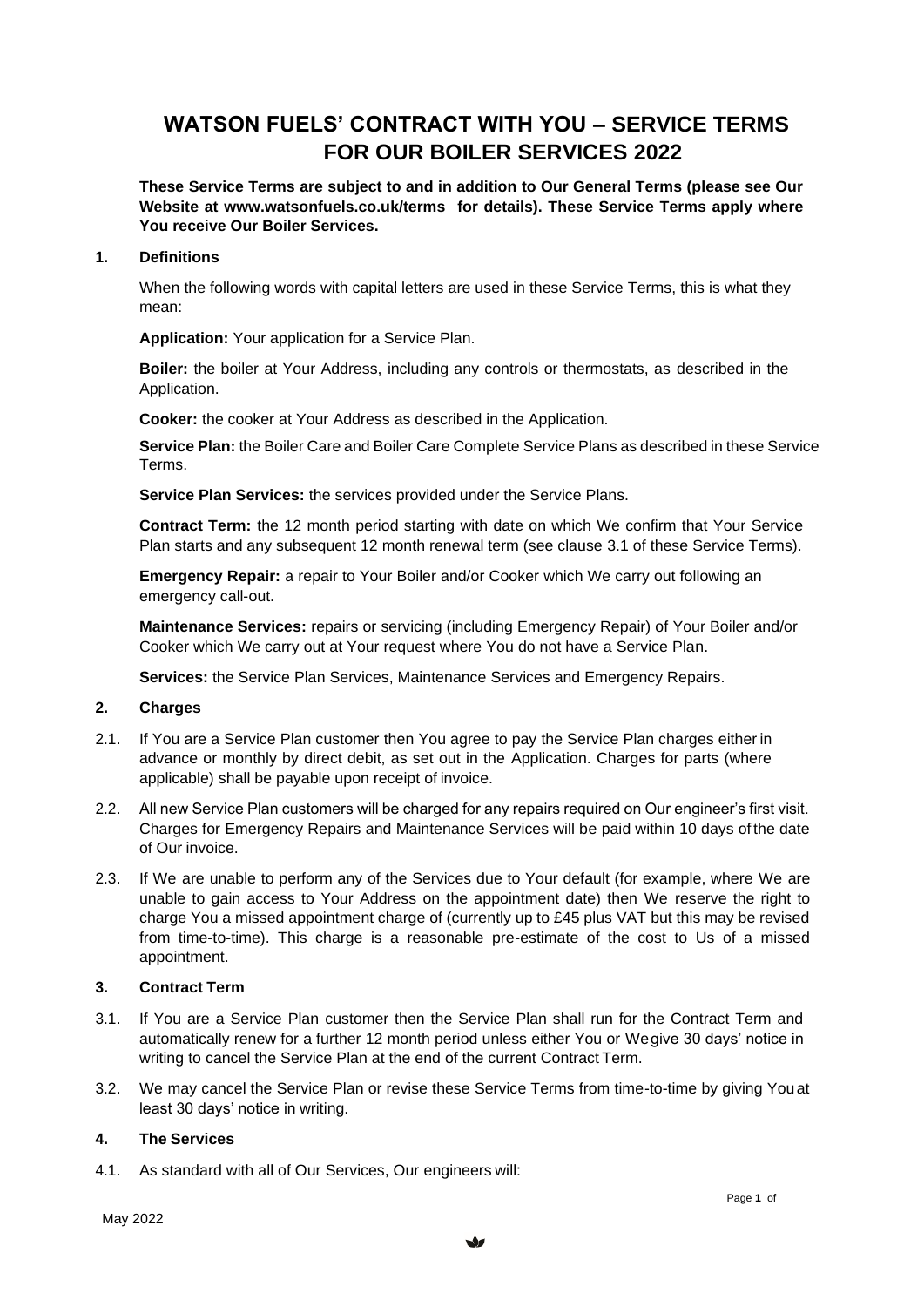- (a) Inspect, clean and adjust the burner controls and component parts for dependable operation and efficiency.
- (b) Replace parts as required, in accordance with the manufacturer's recommendations.
- (c) Inspect oil storage tank and sight gauge, check for water if a suitable valve is fitted, and report any defects.
- (d) Clean unit flue ways and combustion chambers.
- (e) Check the operation of the water circulating pump.
- (f) Check the operation of time clocks, room and thermostats and other electrical controls and report any visible defects.
- (g) Check and tighten, if necessary, accessible oil pipe connections.
- (h) Inspect chimney flue ways and advise if sweeping is necessary (sweeping not included).
- (i) Carry out efficiency tests where possible.
- 4.2. All Service visits will be made by appointment and undertaken during Our normal working hours between Monday and Friday, excluding bank holidays. We will use Our reasonable efforts to perform the Services on the appointment date.
- 4.3. After the Service has been completed Our engineer may ask you to sign their worksheet to accept that the Service has been completed to Your satisfaction. If you do not sign the worksheet or are not available to sign the worksheet then You will be deemed to have accepted that the Service has been completed to Your satisfaction unless you contact Us to confirm otherwise within 48 hours after the Service.

#### **5. Service Plan Services**

- 5.1. Subject to Our acceptance of Your Application (which We may accept or reject in Our sole discretion), We will provide the Service Plan Services during the Contract Term if:
- (a) Your Boiler and/or Cooker meet Our standard requirements (for example: We cannot accept some boilers over a certain age, the Boiler must be a standard, unmodified domestic boiler with a rated output of less than 150,000 BTUs and have been correctly installed and maintained in accordance with the manufacturer's instructions and applicable laws and regulations);
- (b) Our engineer's first assessment of the Boiler and/or Cooker will show that it can be maintained in accordance with these Service Terms and the manufacturer's recommendations. Not all Boilers and/or Cookers can be accepted on Our Service Terms and We will let you know soon after Our engineer's first assessment whether the Boiler and/or Cooker can be accepted. **Please note: Any parts required and the labour to fit these parts on the engineer's first visit are not covered on any of Our Service Plans - We will charge for these parts and labour**;
- (c) Your use of the Boiler and/or Cooker complies with applicable laws and regulations;
- (d) no part of the Boiler and/or Cooker is (or has been) modified, tampered with or interfered with by any other person;
- (e) it is safe for Our engineer to access Your Address and the Boiler and/or Cooker and You allow them access and permit them to do so. Our engineer will carry out a risk assessment and We reserve the right not to carry out work or change any part where our engineer believes that there is an increased risk or it is unsafe to do so (this includes where any part or pipework not visible or is obscured or is buried or has been installed in a position where it would not normally be found);
- (f) You have obtained the necessary consents or permissions required for us to carry out the Services; and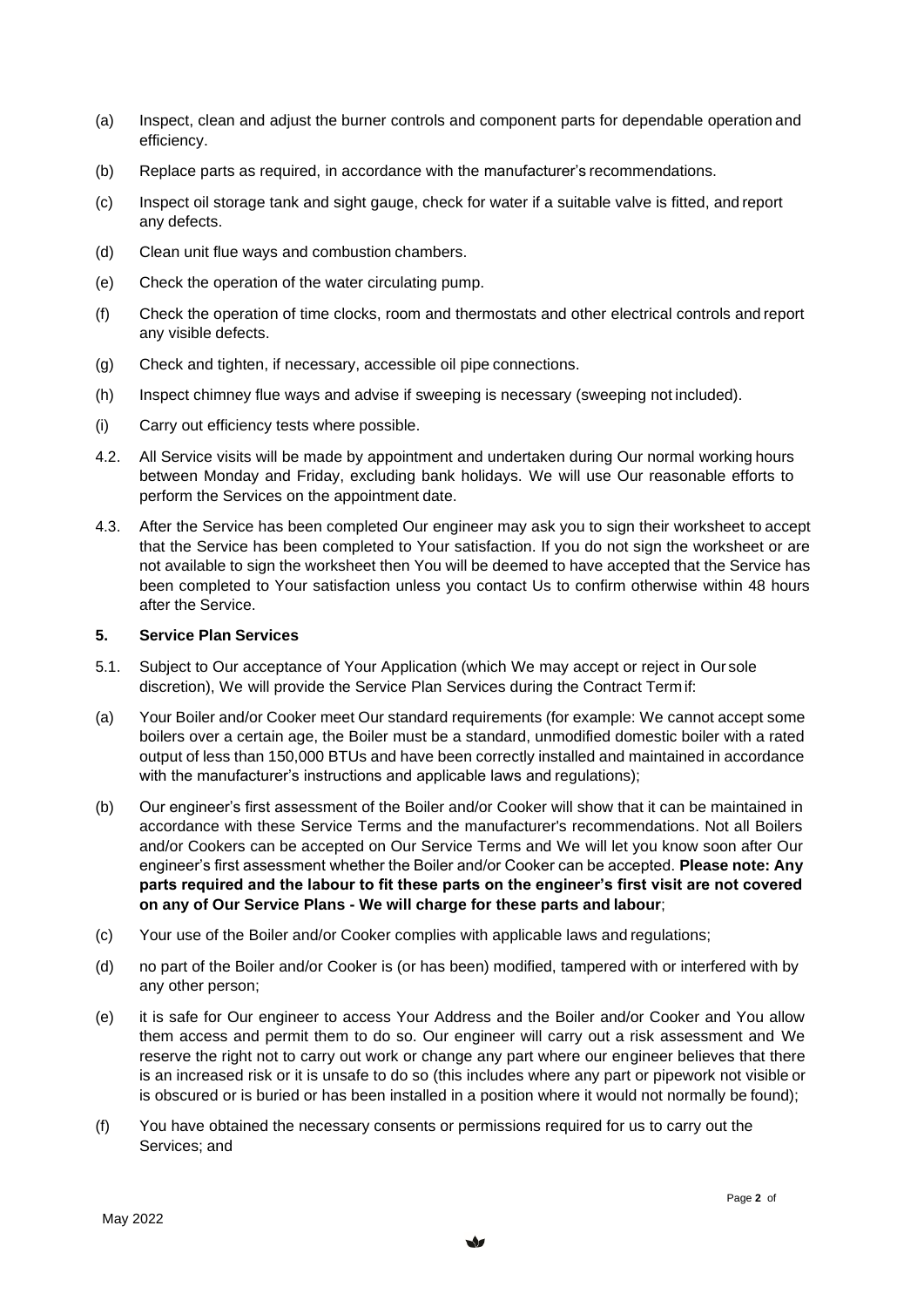- (g) We are able to obtain spare parts for Your Boiler and/or Cooker on reasonable commercial terms.
- (h) Please note that: (i) We will only fit parts (and/or consumables) to your Boiler or Cooker which We have supplied; and (ii) We do not supply parts (and/or consumables) to be fitted by You or by any third party.
- 5.2. In the unlikely event that Our costs in providing a Service Plan exceed £750 plus VAT in a Contract Term We may charge You for that excess amount.
- 5.3. You may apply for the following Service Plans:
- **(a) Boiler Care Complete Plan**: includes annual service, parts and Emergency Repair (replacement parts and labour).
- **(b) Boiler Care Plan**: includes the service and inspection of the Boiler and/or Cooker. Does not include breakdown cover or parts.
- 5.4. Our Boiler Care Complete Plan includes: burner motor, fuel pump, drive couplings, impellor, solenoid valve, ignition transformer, control box & base, photocell, electrodes, H.T. cable, nozzle assembly, boiler thermostats, motorised zone valves, expansion vessel, , water circulating pump, limit thermostat, frost stat, baffles, burner gaskets, draught tube, flame sensor, flexible oil line, nozzle, programmers (like-for-like, if extra wiring is needed then the cost of an electrician will not be covered), wicks, carbon leg, lid rope seal, fire valve replacement, room stats and cylinder stats.
- 5.5. Our plans do not include:
- (a) Heat exchangers, heat storage tanks and plate heat exchangers and any associated seals;
- (b) Refractory linings, boiler insulation and boiler casing, bronze pumps and pump valves;
- (c) System pressure drop due to a water leak on any part of heating/hot water system external to the boiler;
- (d) Any other part of the heating system that is not an intrinsic part of the Boiler or Cooker, damage to the appliance or components caused by any circumstances other than normal wear and tear and that are outside of Our control;
- (e) Faults arising from water contamination;
- (f) Any work required that falls under Part P Electrical Regulations;
- (g) Boilers or Cookers that are more than 20 years old, over 150,000 BTU (44KW) or are used for commercial purposes;
- (h) Pipe work alteration and flue alteration, or any work or part required on the flue system;
- (i) Any additive added to the system (e.g. inhibitor);
- (j) Run out of oil;
- (k) Hot plates, top plates, cooker casing (including enamelling), doors or lids, cooker thermometer and ceramic baffles;
- (l) Damage to the appliance or components caused by any circumstances other than normal wear and tear;
- (m) Any parts fitted to the oil tank including the oil line from the tank to the appliance;
- (n) The Atkinson sight gauge; and
- (o) Fuel pipe lines to the boiler/cooker.